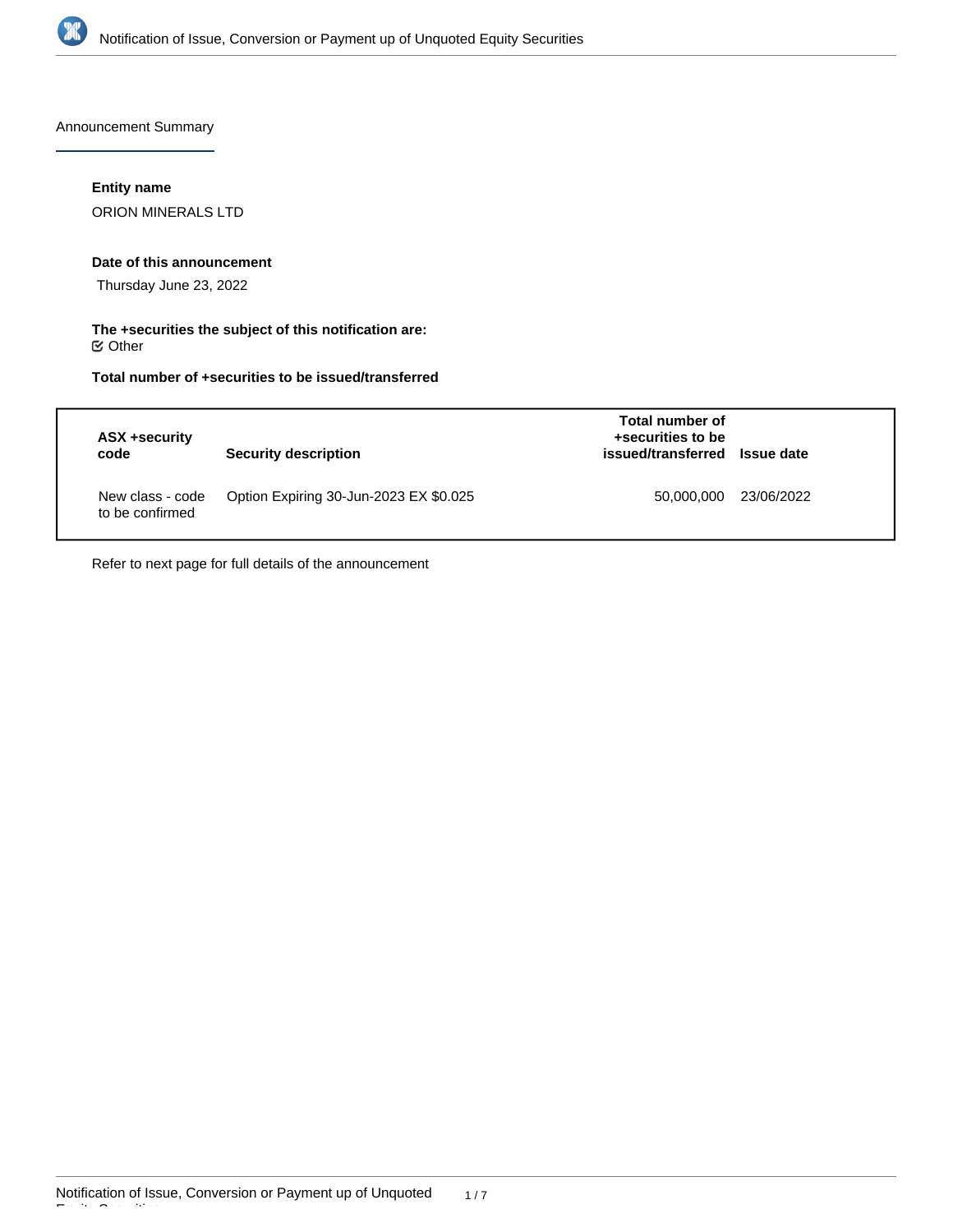

Part 1 - Entity and announcement details

## **1.1 Name of entity**

ORION MINERALS LTD

We (the entity named above) give notice of the issue, conversion or payment up of the following unquoted +securities.

**1.2 Registered number type**

ACN

**Registration number**

098939274

## **1.3 ASX issuer code** ORN

# **1.4 The announcement is**

New announcement

## **1.5 Date of this announcement**

23/6/2022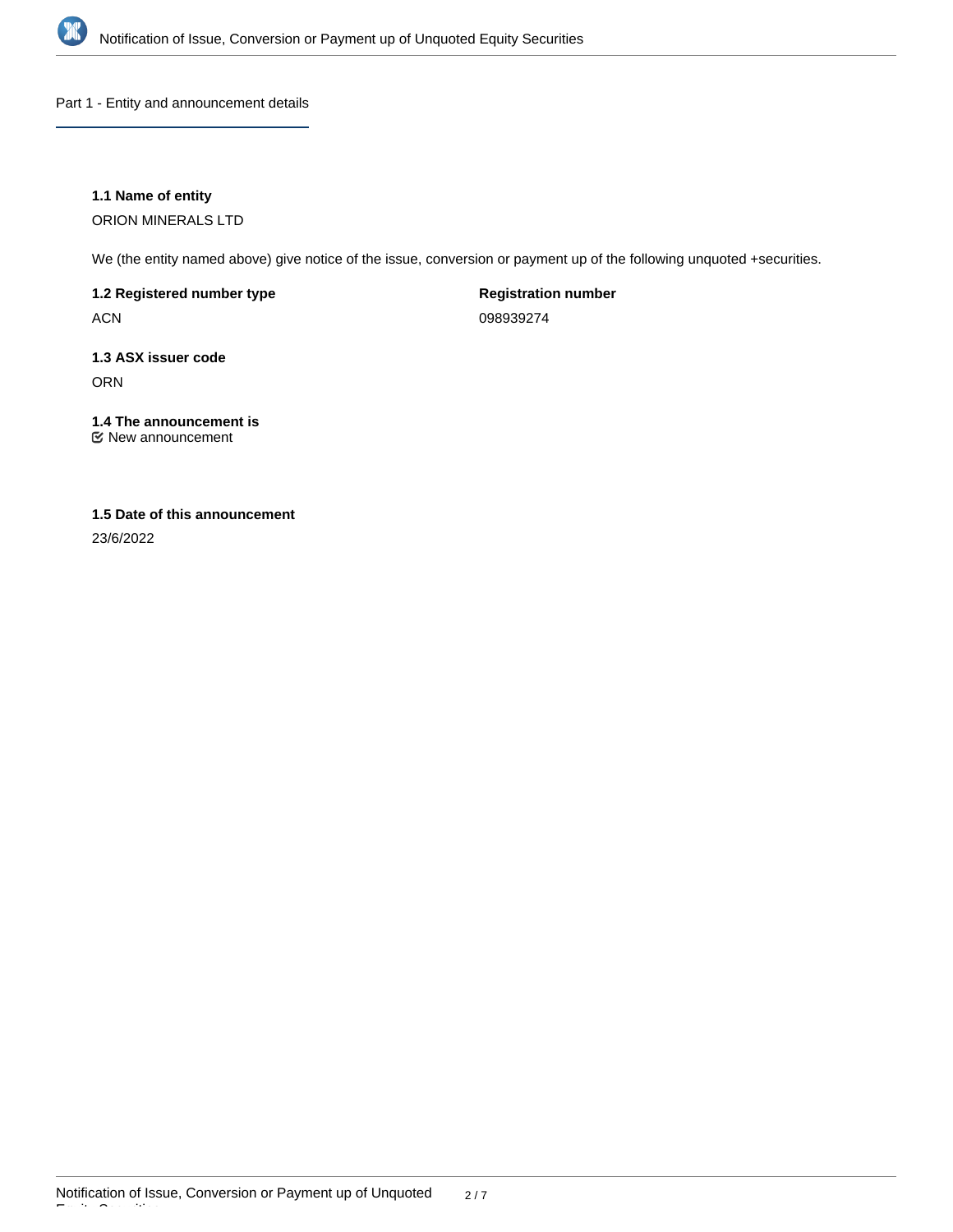

## Part 2 - Issue details

**2.1 The +securities the subject of this notification are:**

Other

## **Please specify**

Refer to Appendix 3B dated 22 June 2022 for details on unlisted options.

#### **2.2a This notification is given in relation to an issue of +securities in a class which is not quoted on ASX and which:**

does not have an existing ASX security code ("new class")

Equity Securities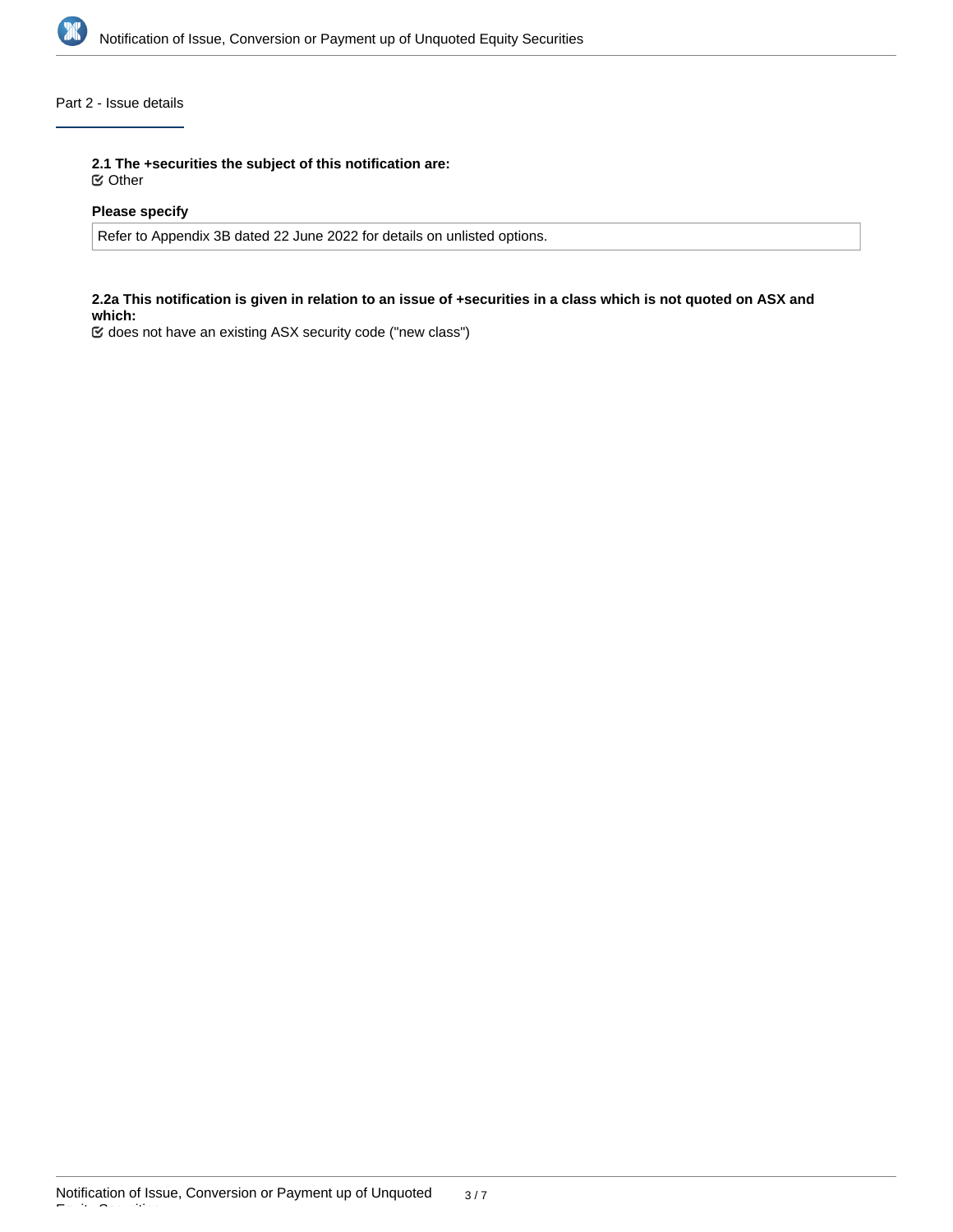

Part 3C - number and type of +securities the subject of this notification (new class) where issue has not previously been notified to ASX

#### in an Appendix 3B

#### **New +securities**

| ASX +security code                                                | +Security description                                                                                            |
|-------------------------------------------------------------------|------------------------------------------------------------------------------------------------------------------|
| New class - code to be confirmed                                  | Option Expiring 30-Jun-2023 EX \$0.025                                                                           |
| +Security type                                                    | <b>ISIN code</b>                                                                                                 |
| Options                                                           |                                                                                                                  |
| Date the +securities the subject of this notification were issued |                                                                                                                  |
| 23/6/2022                                                         |                                                                                                                  |
| $\mathfrak{C}$ Yes                                                | Will all the +securities issued in this class rank equally in all respects from their issue date?                |
| listing rule 6.1?                                                 | Have you received confirmation from ASX that the terms of the +securities are appropriate and equitable under    |
| ত No                                                              |                                                                                                                  |
| issued.                                                           | Please provide a URL link for a document lodged with ASX setting out the material terms of the +securities being |
| https://www.orionminorale.com.ou/invoctors/asy.iso.oppouncomonts/ |                                                                                                                  |

<https://www.orionminerals.com.au/investors/asx-jse-announcements/>

### Options Details

| +Security currency      | <b>Exercise price</b> | Expiry date |
|-------------------------|-----------------------|-------------|
| AUD - Australian Dollar | AUD 0.02500000        | 30/6/2023   |

**Details of the existing class of +security that will be issued upon exercise or conversion of this new class of company option**

**Other** 

Equity Securities

#### **Description**

Option Expiring 30-Jun-2023 EX \$0.025

## **Any other information the entity wishes to provide about the +securities the subject of this notification**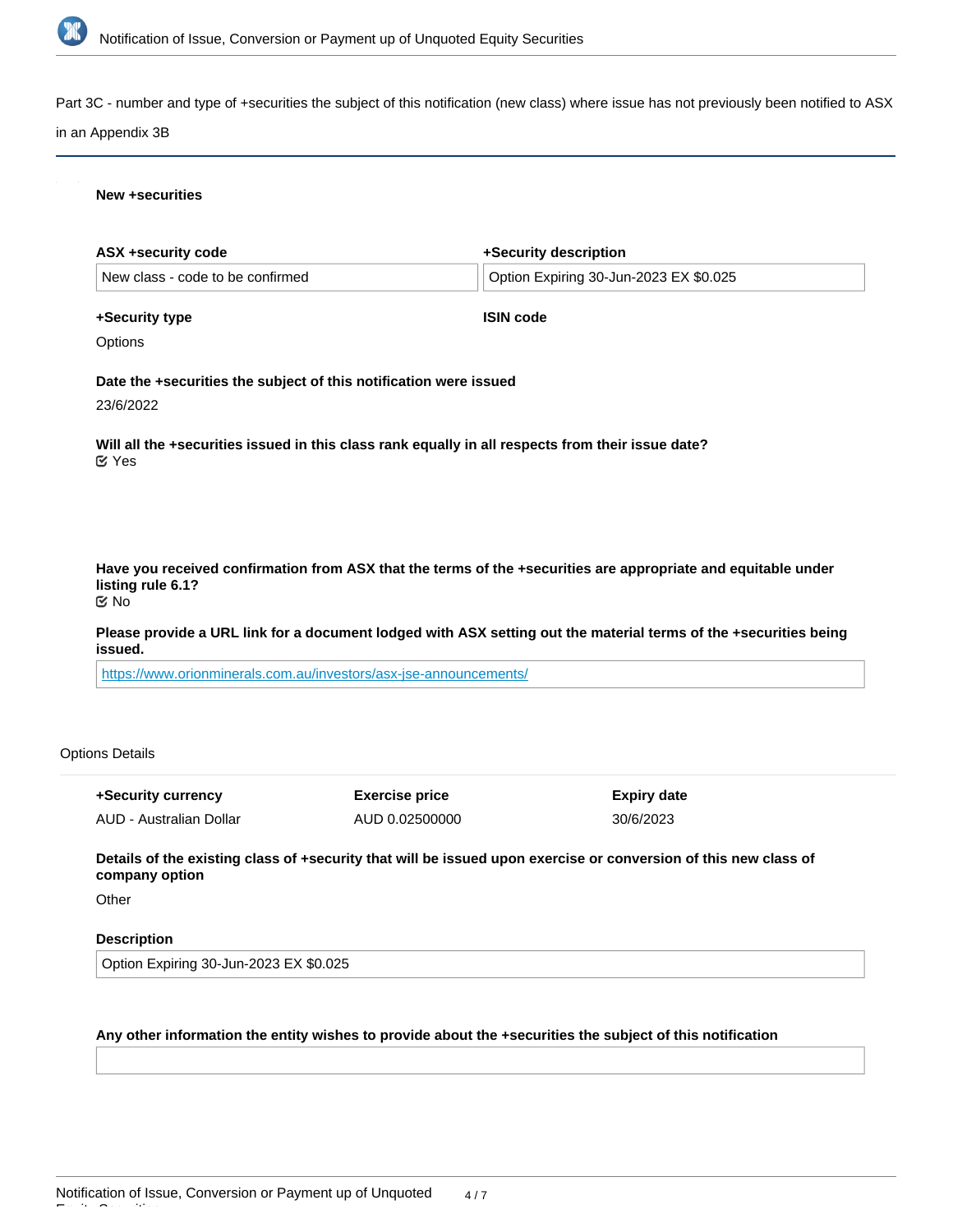

**Please provide any further information needed to understand the circumstances in which you are notifying the issue of these +securities to ASX, including why the issue of the +securities has not been previously announced to the market in an Appendix 3B**

N/A

Issue details

#### **Number of +securities**

50,000,000

#### **Were the +securities issued for a cash consideration?**

No

#### **Please describe the consideration being provided for the +securities**

Nil consideration is payable for the issue of the options, however, each option has an exercise price of 2.5 cents.

#### **Purpose of the issue**

**Other** 

Equity Securities

## **Additional Details**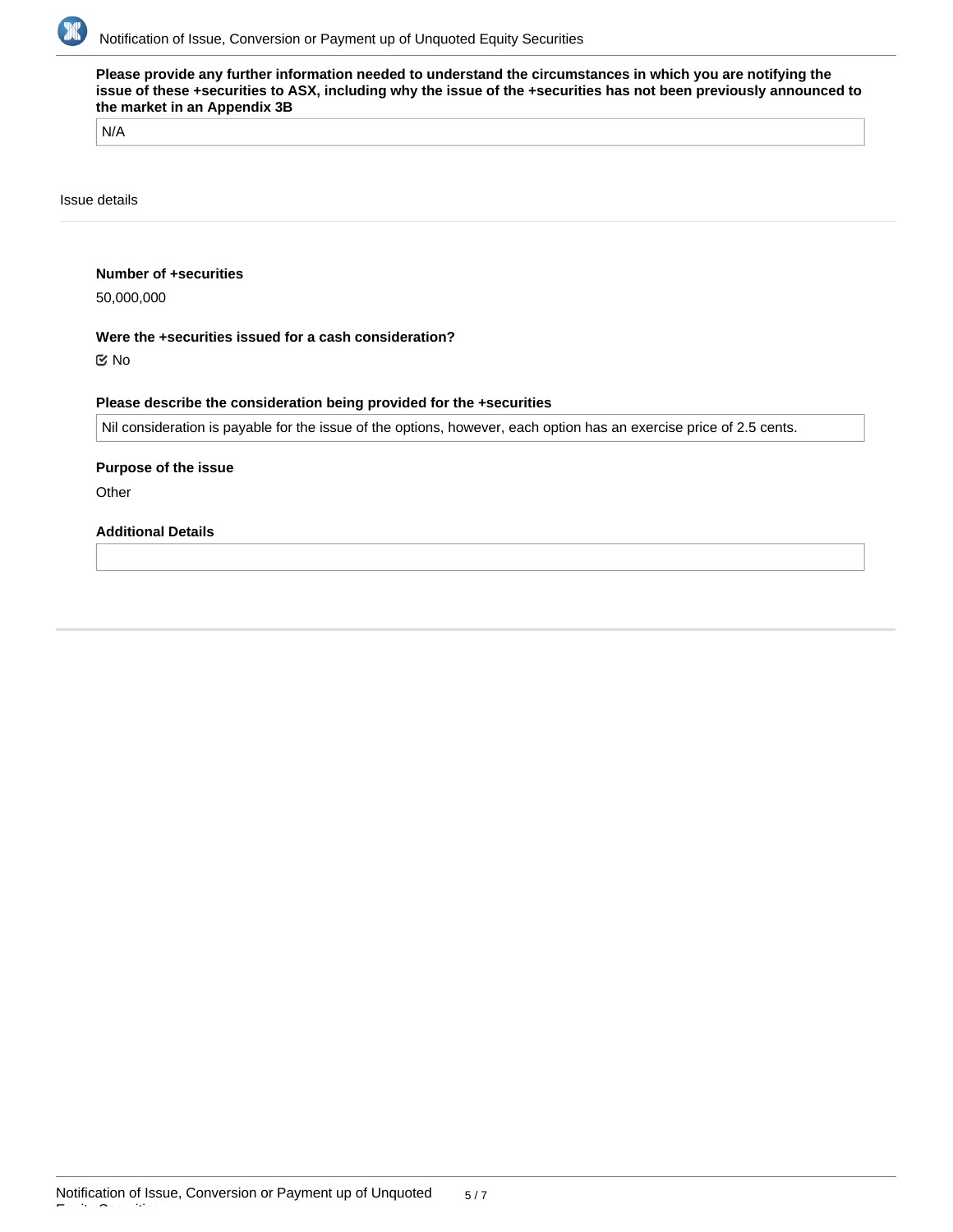

Part 4 - +Securities on issue

| Following the issue, conversion or payment up of the +securities the subject of this application, the +securities of<br>the entity will comprise:<br>(A discrepancy in these figures compared to your own may be due to a matter of timing if there is more than one<br>application for quotation/issuance currently with ASX for processing.) |                                         |  |  |  |
|------------------------------------------------------------------------------------------------------------------------------------------------------------------------------------------------------------------------------------------------------------------------------------------------------------------------------------------------|-----------------------------------------|--|--|--|
| 4.1 Quoted + Securities (Total number of each + class of + securities quoted)                                                                                                                                                                                                                                                                  |                                         |  |  |  |
| ASX +security code and description                                                                                                                                                                                                                                                                                                             | Total number of<br>+securities on issue |  |  |  |
| ORN: ORDINARY FULLY PAID                                                                                                                                                                                                                                                                                                                       | 4.382.044.898                           |  |  |  |
| 4.2 Unquoted +Securities (Total number of each +class of +securities issued but not quoted on ASX)                                                                                                                                                                                                                                             |                                         |  |  |  |
| ASX + security code and description                                                                                                                                                                                                                                                                                                            | Total number of<br>+securities on issue |  |  |  |

| ORNAB: OPTION EXPIRING VARIOUS EX VARIOUS PRICES                          | 117,200,000 |
|---------------------------------------------------------------------------|-------------|
| ORNAT: OPTION EXPIRING 31-MAR-2025 EX \$0.028                             | 26,833,333  |
| ORNAU : OPTION EXPIRING 31-MAR-2025 EX \$0.035                            | 26,833,333  |
| ORNAV: OPTION EXPIRING 31-MAR-2025 EX \$0.04                              | 26,833,334  |
| New class - code to be confirmed : Option Expiring 30-Jun-2023 EX \$0.025 | 50,000,000  |

Equity Securities